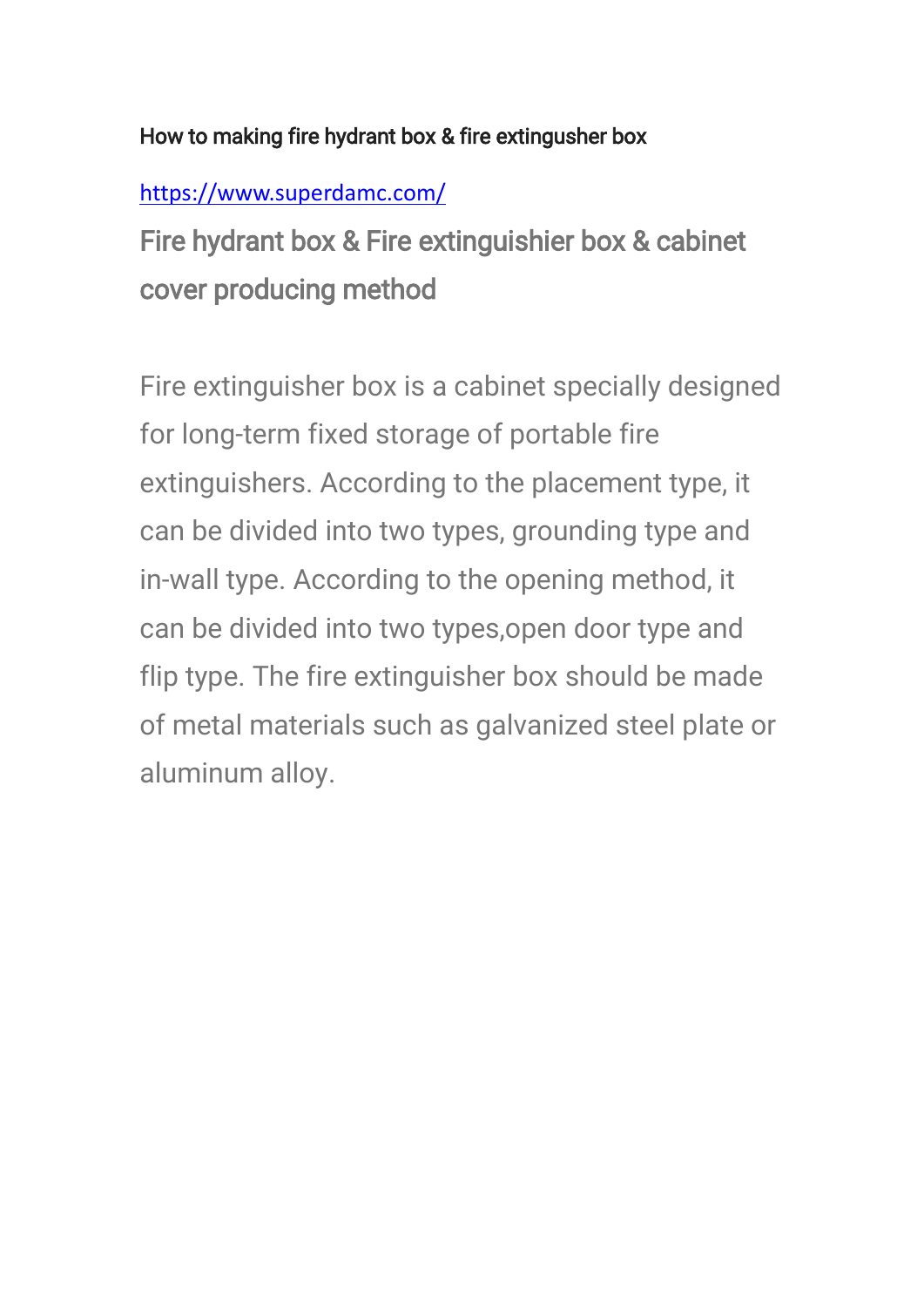

Fire extinguisher box application Fire protection products for portable fire extinguishers. It is a necessary fire-fighting equipment for shopping malls, factories, warehouses, office buildings, stations and terminals. Features: firm and beautiful.

The door can be made of metal or non-metal material. When the door is made of glass, flat glass with a thickness of not less than 3 mm should be used. The extinguisher box should be straight and should not be deformed such as skew or warpage. The grounding type should be able to be placed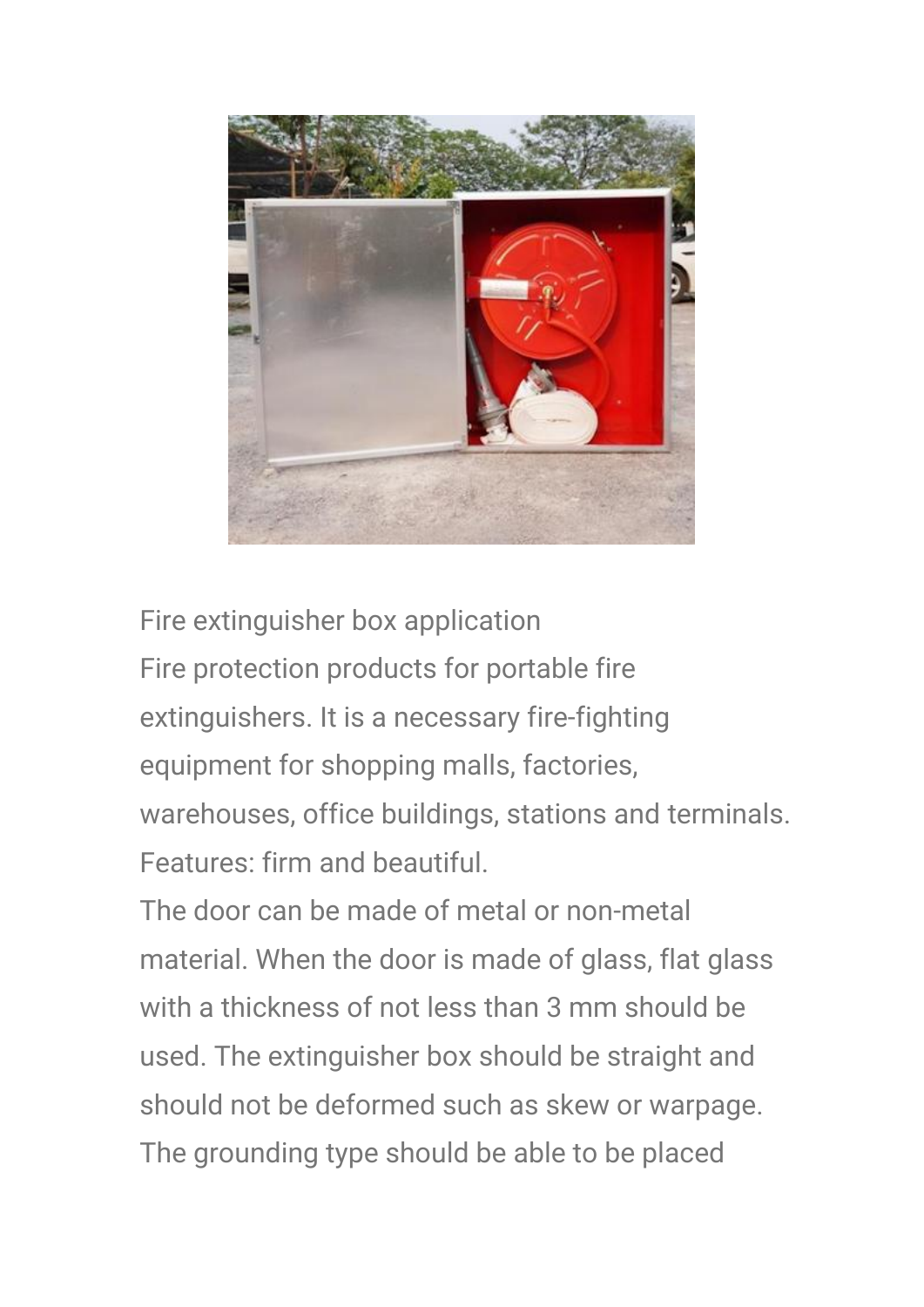smoothly and should not be tilted and shaken. The fire extinguisher box should be welded or riveted firmly, and there should be no defects such as burn through, welding, burrs and riveting. The surface of the cabinet should be treated with anti-corrosion treatment and the coating should be smooth and flat. The opening operation of the box door and the lid should be light and flexible, and there is no jamming.



Fire hydrant box & fire extingusher box technical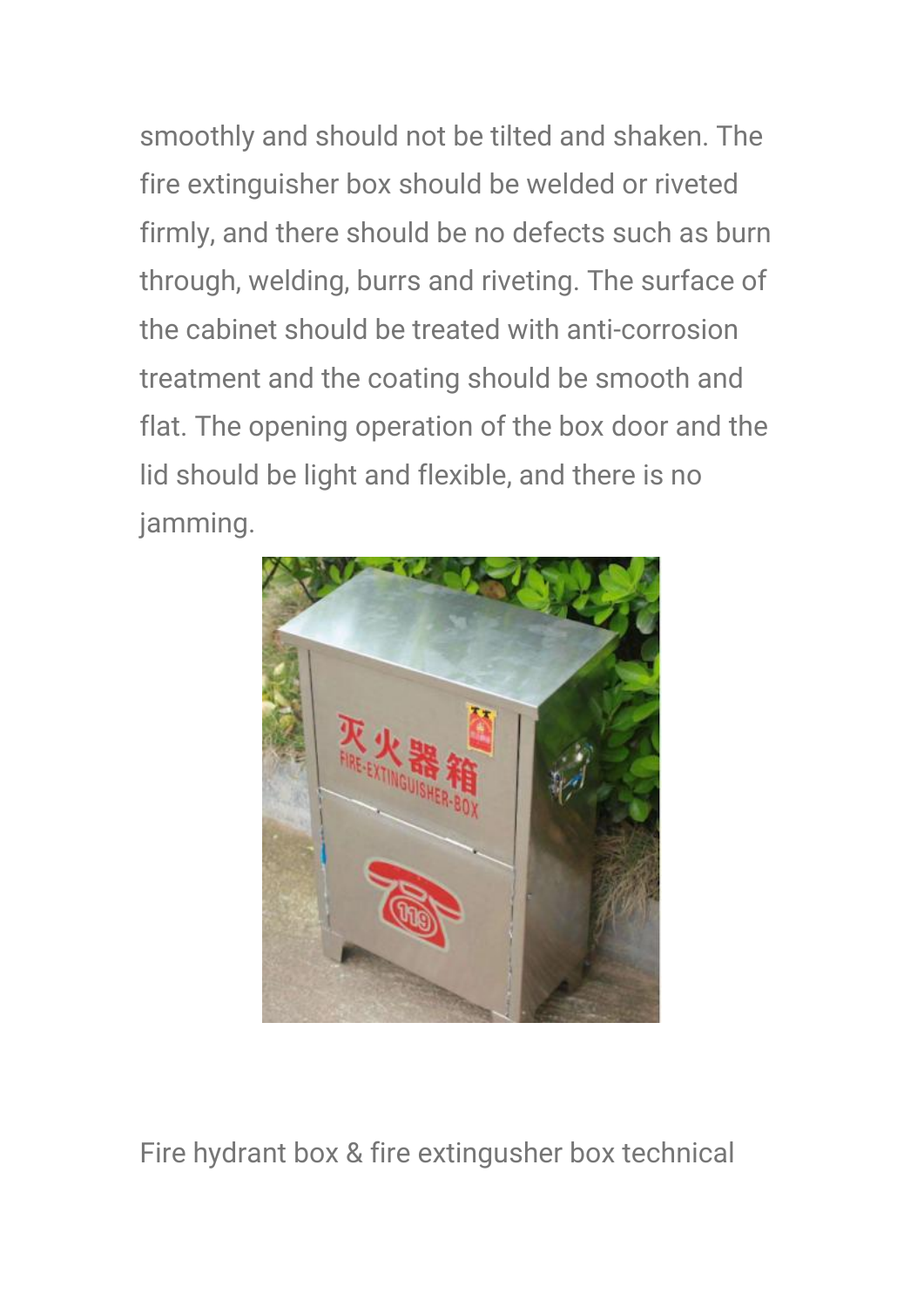### requirements

About Cabinet Materials Requirement

Fire extinguisher box body should be made of metal materials such as galvanized steel plate and aluminum alloy.

Fire extinguisher box doors & cabinet covers are available in metal or non-metallic materials. When the door is made of glass, flat glass with a thickness of not less than 3 mm should be used. Dimensions and limit deviation

The external dimensions and limit deviation of the fire extinguisher box shall comply with the requirements.

## Cabinet appearance quality

The fire extinguisher box body should be straight and should not be deformed such as skew or warpage.

The surface of the box should be free from uneven unequal processing defects. The vertical tolerance between the faces should not be greater than 3 mm. The ground fire extinguisher box should be able to be placed smoothly, and there should be no oblique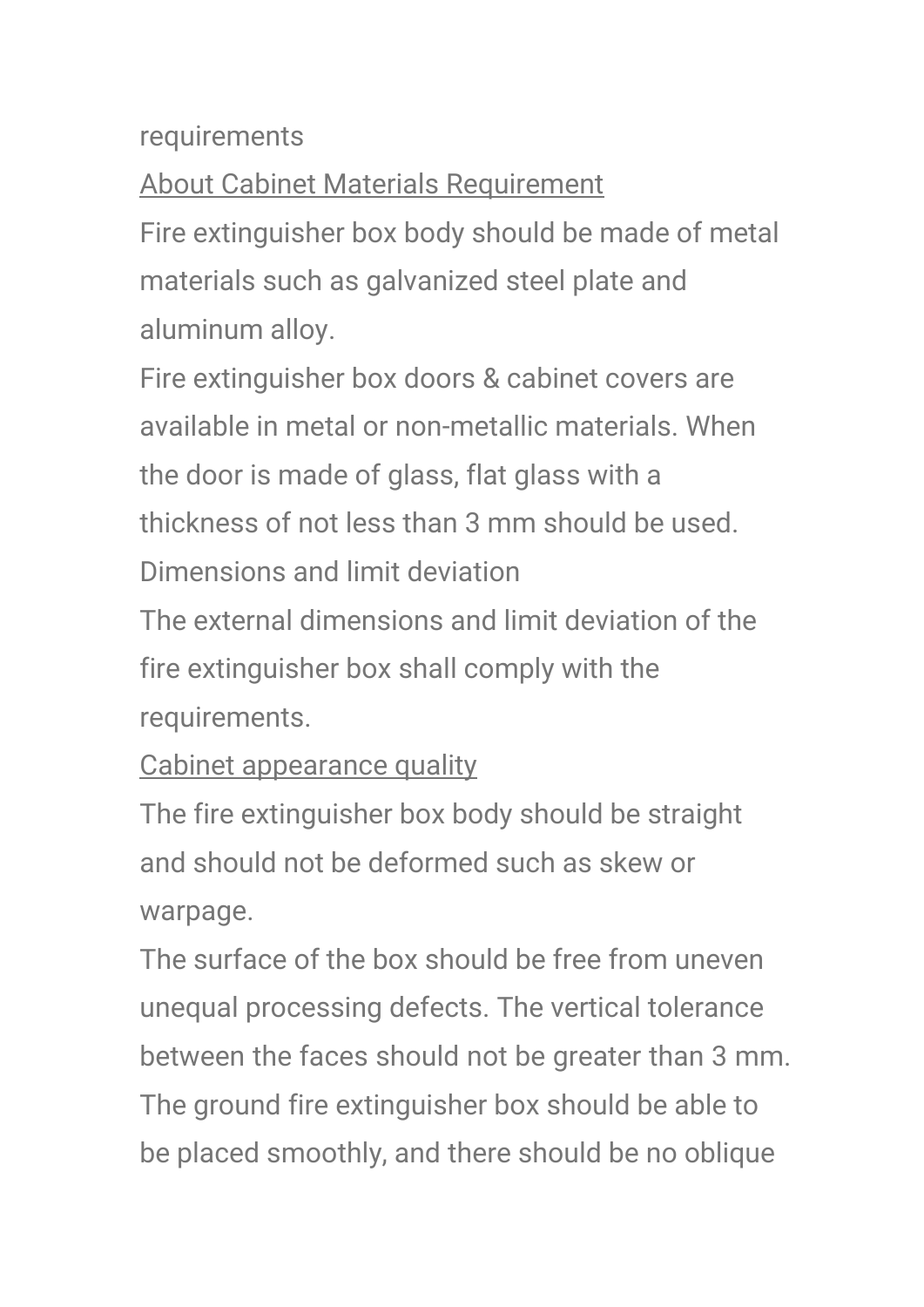shaking on the level ground.

After the fire extinguisher box door is closed, it should be flush with the surrounding frame surface, and its flatness tolerance should not exceed 2mm; the gap between the door and the frame should be even and straight, and the maximum clearance should not exceed 3mm.

The parts on the front side of the fire extinguisher box shall not exceed 15 mm in height from the outer surface of the box door; the height of the outer surface of the parts on the other side shall not exceed 10 mm.

The lid of the box should not protrude more than 30mm on the front side, and should not protrude more than 45mm on the side, but should not be less than 15mm.

Fire extinguisher box & fire extingusher cabinet body should be welded or riveted firmly, and there should be no defects such as burn through, welding, burr and riveting; there should be no wrinkles and other defects on the surface of the stamping parts. Surface of the fire hydrant box should be treated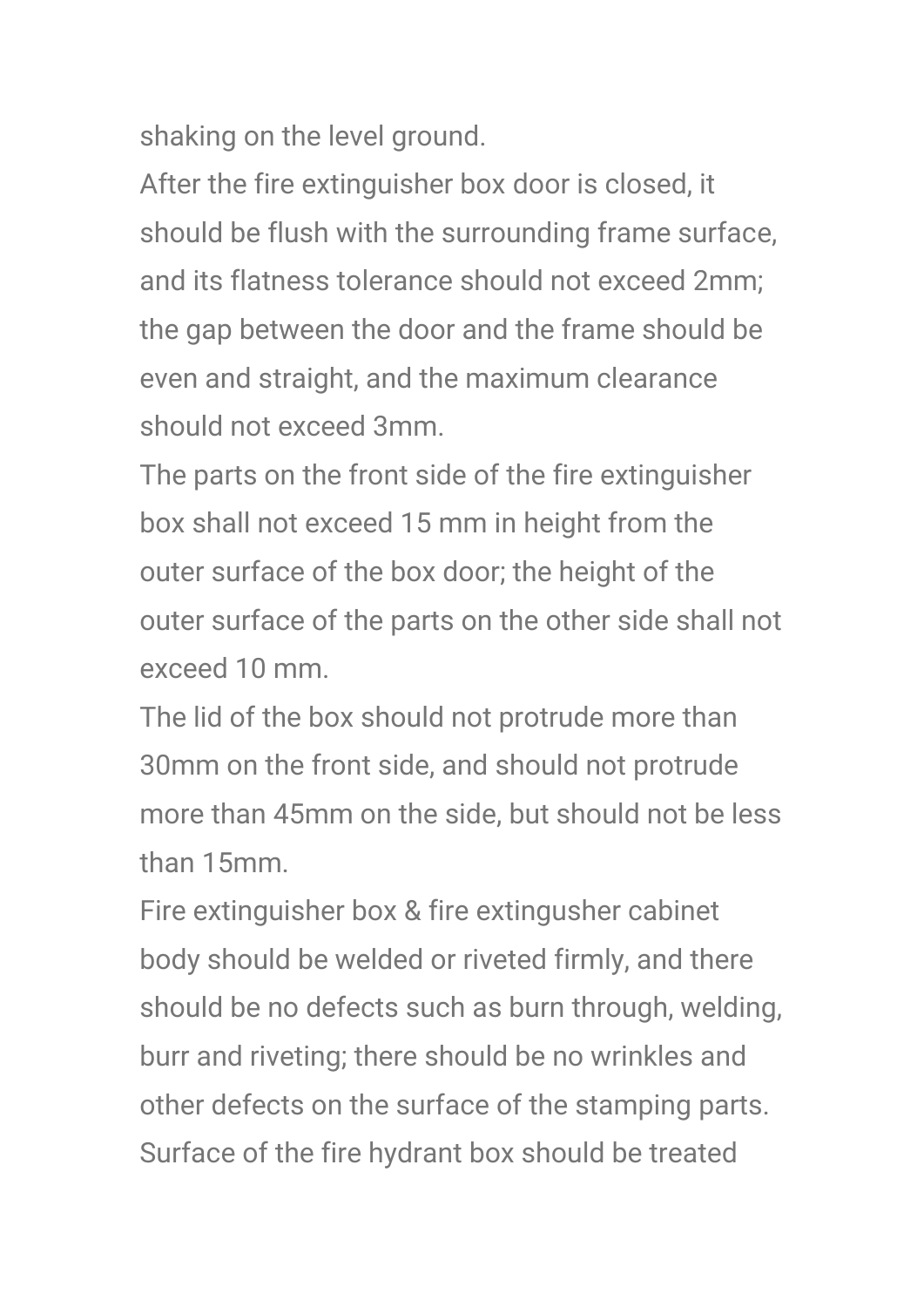with anti-corrosion treatment. The fire extinguisher box for anti-corrosion treatment shall be smooth and flat, uniform in color, free from defects such as flow marks, cracks, air bubbles, scratches, bumps and peeling.

How to making fire hydrant box & fire extingusher cabinet enclosure.

Roll forming machine design for galvanized steel material fire hydrant box & fire extingusher cabinet enclosure.

Fir hydrant cabinet enclosure production process by 2 in 1 Uncoiler Straightening→servo feeder→

Hydraulic press breach device  $\rightarrow$  Guide device  $\rightarrow$ roll forming machine  $\rightarrow$  bending  $\rightarrow$  shear device (including knife) $\rightarrow$  finished product rack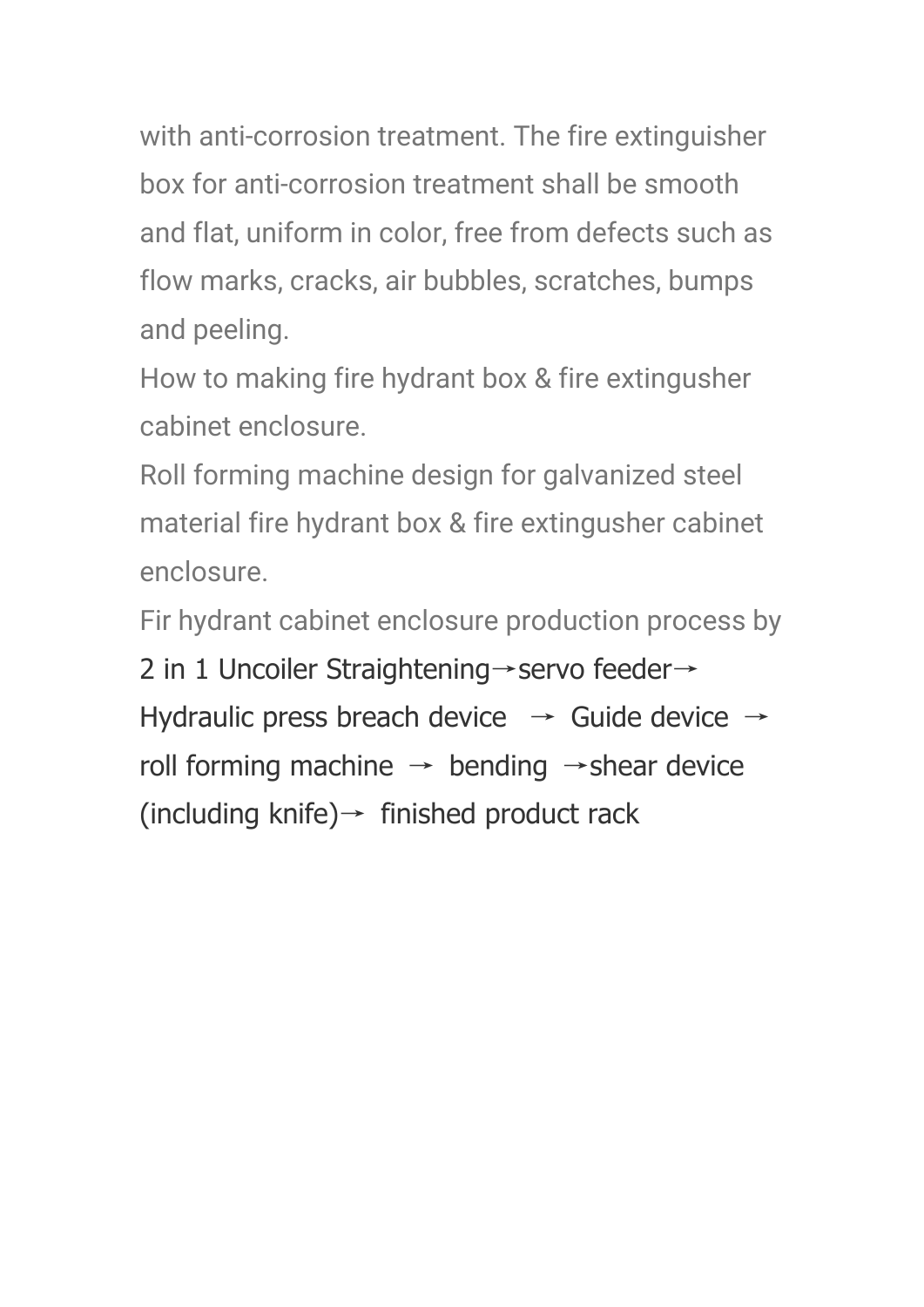

Fire hydrant box & [fire extingusher box roll forming](https://www.superdamc.com/electrical-cabinet-forming-machine/)  [machine](https://www.superdamc.com/electrical-cabinet-forming-machine/) parameter

| No.            | <b>Item</b>       | <b>Specification</b> |
|----------------|-------------------|----------------------|
| 1              | <b>Can Formed</b> | PPGI, GI, AI         |
|                | <b>Material</b>   |                      |
| $\overline{2}$ | Equipment         | Automatic            |
|                | operation         |                      |
| 3              | Voltage           | 380V 60Hz            |
|                |                   | 3Phase or            |
|                |                   | Customized           |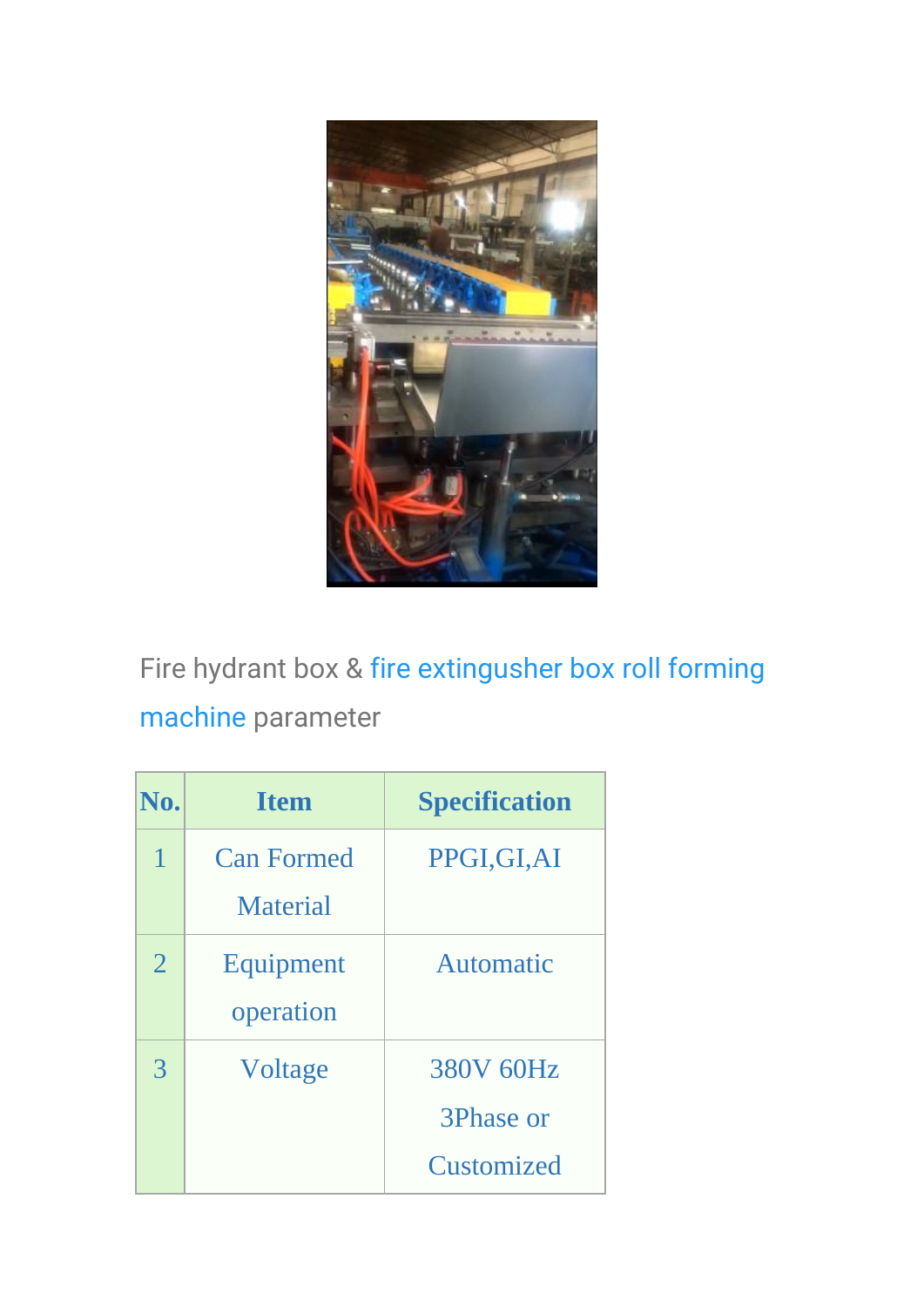| 4  | Thickness of       | $0.8 - 1.5$ mm  |
|----|--------------------|-----------------|
|    | sheet (mm)         |                 |
| 5  | <b>Material</b>    | As box size     |
|    | width(mm)          |                 |
| 6  | Material of        | GCr15 quenched  |
|    | rollers            | and chromed     |
| 7  | Speed              | 12m/min         |
| 8  | Diameter of        | $45$ mm         |
|    | shaft              |                 |
| 9  | Weight of the      | 4000-5500KGS    |
|    | Machine            |                 |
| 10 | <b>Motor</b> brand | <b>Siemens</b>  |
| 11 | <b>PLC</b>         | <b>Siemens</b>  |
| 12 | Power of           | $7.5 - 18.5$ kw |
|    | hydraulic system   |                 |
| 13 | Power of main      | $4-7.5$ kw      |
|    | molding core       |                 |

About Cover of firehydrant box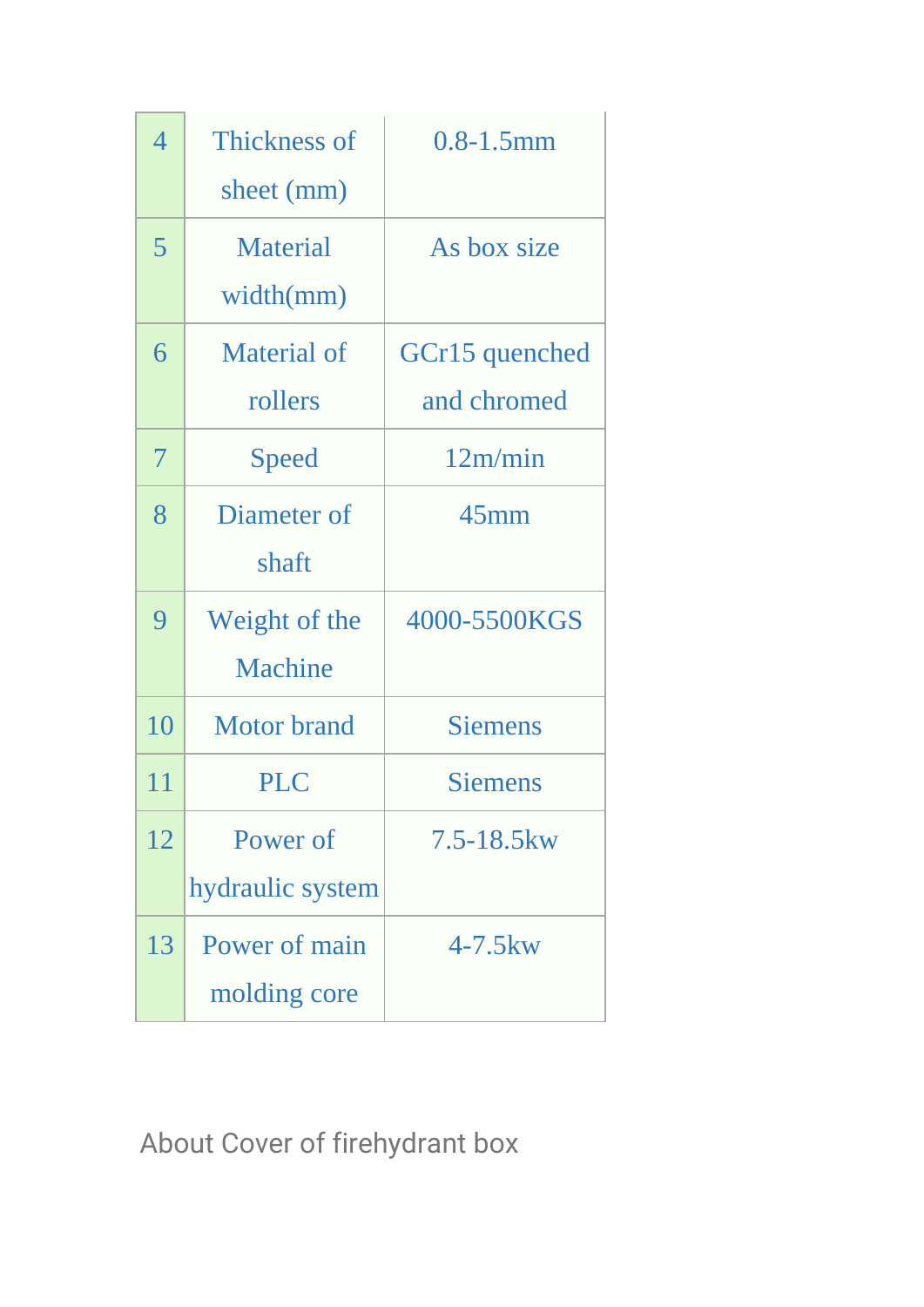

# Cabinet Door (box cover) performance

Door-opening fire extinguisher boxes shall be provided with door locks or door closing devices. The fire extinguisher box for setting the door lock shall be provided with a manual mechanism for emergency opening of the door.

Fire extinguisher box door (box cover) opening operation should be light and flexible, no jamming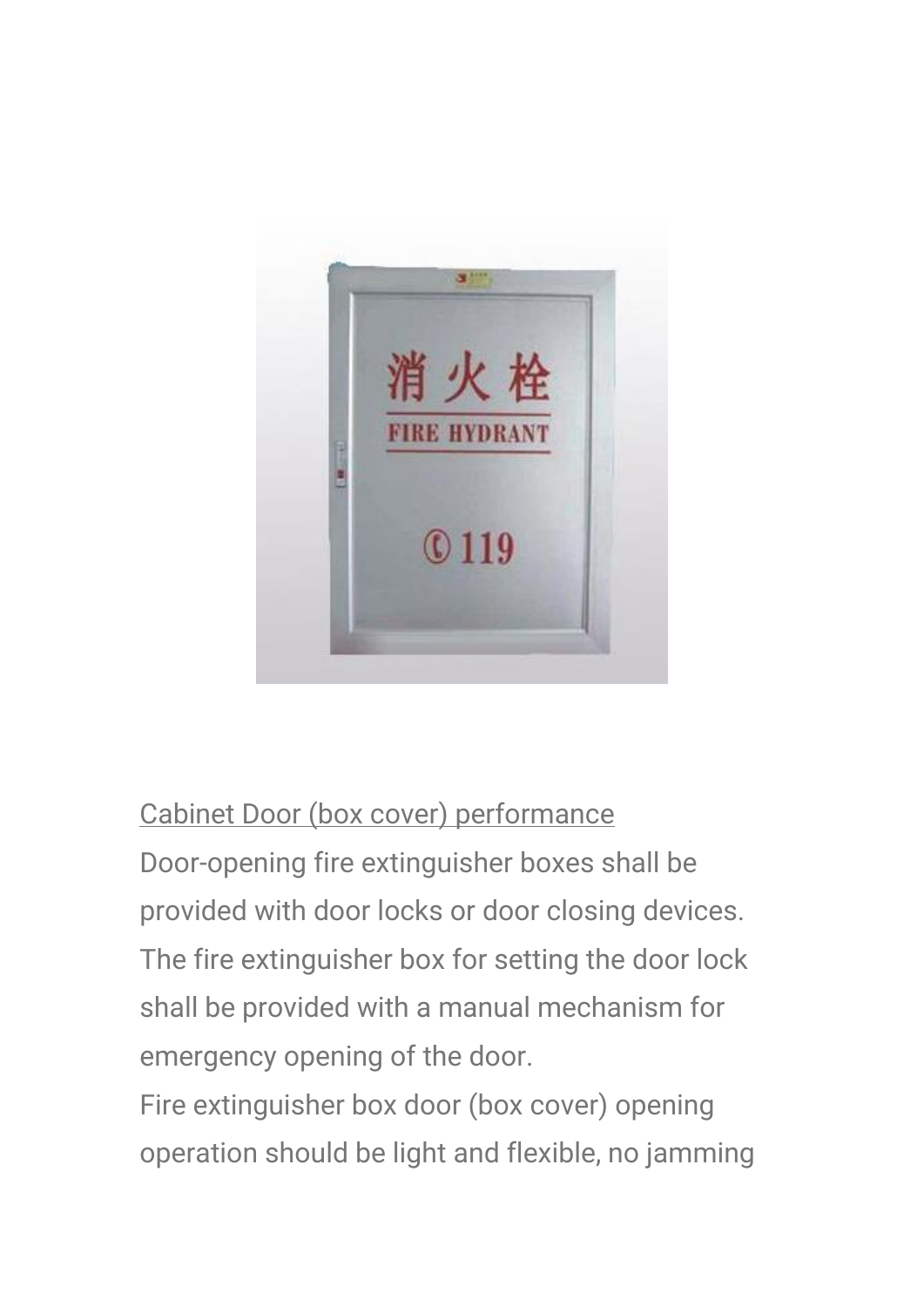phenomenon, the opening force should not be greater than 50N.

The opening angle of the door of the open fire extinguisher box shall not be less than 120°; the opening angle of the lid of the flip type fire extinguisher box shall not be less than 100°.

How to making galvanized steel cover. [Fire hydrant box cover roll forming machine](http://www.superdamc.com/) with high efficiency producition, easy operation and safety working. completed line just need 1 engineer for control the fir extingusher cabinet & hydrant box production.